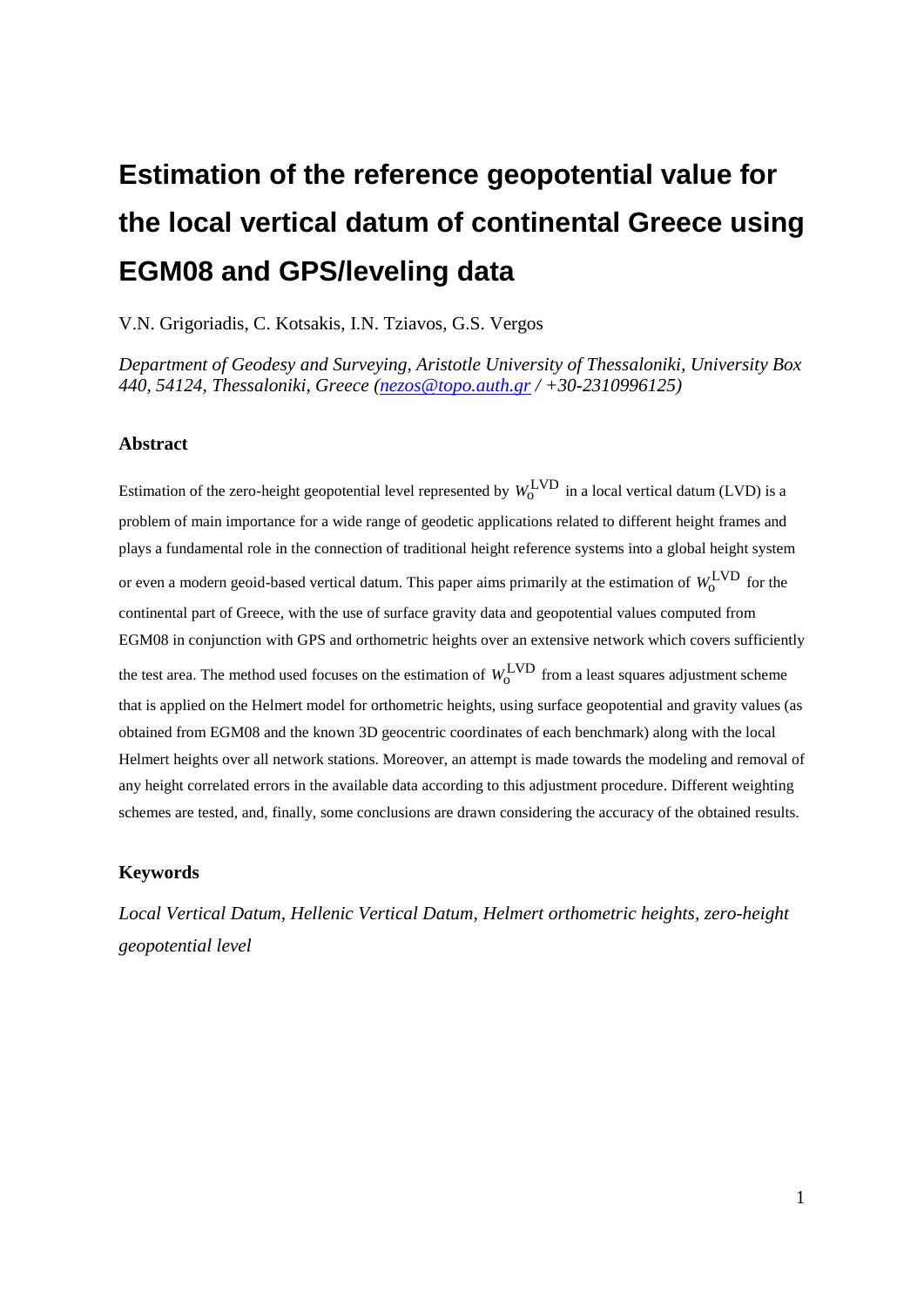## **1 Introduction**

The use of heights is of main importance for a wide range of geodetic, surveying and engineering applications. In the case of orthometric heights, i.e., heights above the geoid, differences are determined nationwide by conventional spirit leveling accompanied by gravity measurements along dedicated traverses. The orthometric heights of all established benchmarks are then obtained, through a Least-Squares (LS) adjustment of the entire vertical network, as height differences with respect to (w.r.t.) a selected benchmark (BM) that serves as the origin point of the country's vertical reference system. It has been customary for the origin point to coincide with a tide gauge (TG) station at which the local mean sea level (MSL) has been determined over a long period of time – the latter provides the primary realization of a zero-height reference surface w.r.t. which all orthometric heights are referred and measured thereafter. In this way, the orthometric height of a point P on the Earth's surface w.r.t. a local vertical datum (LVD) is obtained, in principle, through the geopotential difference between the Earth's gravity potential  $W_{\text{P}}$  at that point and the reference geopotential value  $W_0^{\text{LVD}}$  on the associated zero-height surface of the LVD divided by the mean gravity along the corresponding plumbline segment (Heiskanen and Moritz 1967, sect. 4-4).

Many studies have been carried out in the past decades towards the unification of independent realizations of height systems under a common vertical datum through a global reference value  $W_0$ . Moreover, vertical shifts between national vertical datums have been determined by various approaches in terms of height or geopotential differences of their corresponding zero-height reference surfaces. For example, Burša et al. (2001) computed geopotential differences among several LVDs and unified them into a World Height System (WHS) while Burša et al. (2002) demonstrated the practical realization of a WHS by determining geopotential values at TG stations and the geopotential differences between the LVDs and a global vertical datum. Ardalan et al. (2002) used GPS data, orthometric heights and a Global Geopotential Model (GGM) for deriving a zero-height geopotential value for TG stations located in the region of the Baltic Sea. Burša et al. (2004) determined a global vertical reference frame through the unification of the North American, Australian, French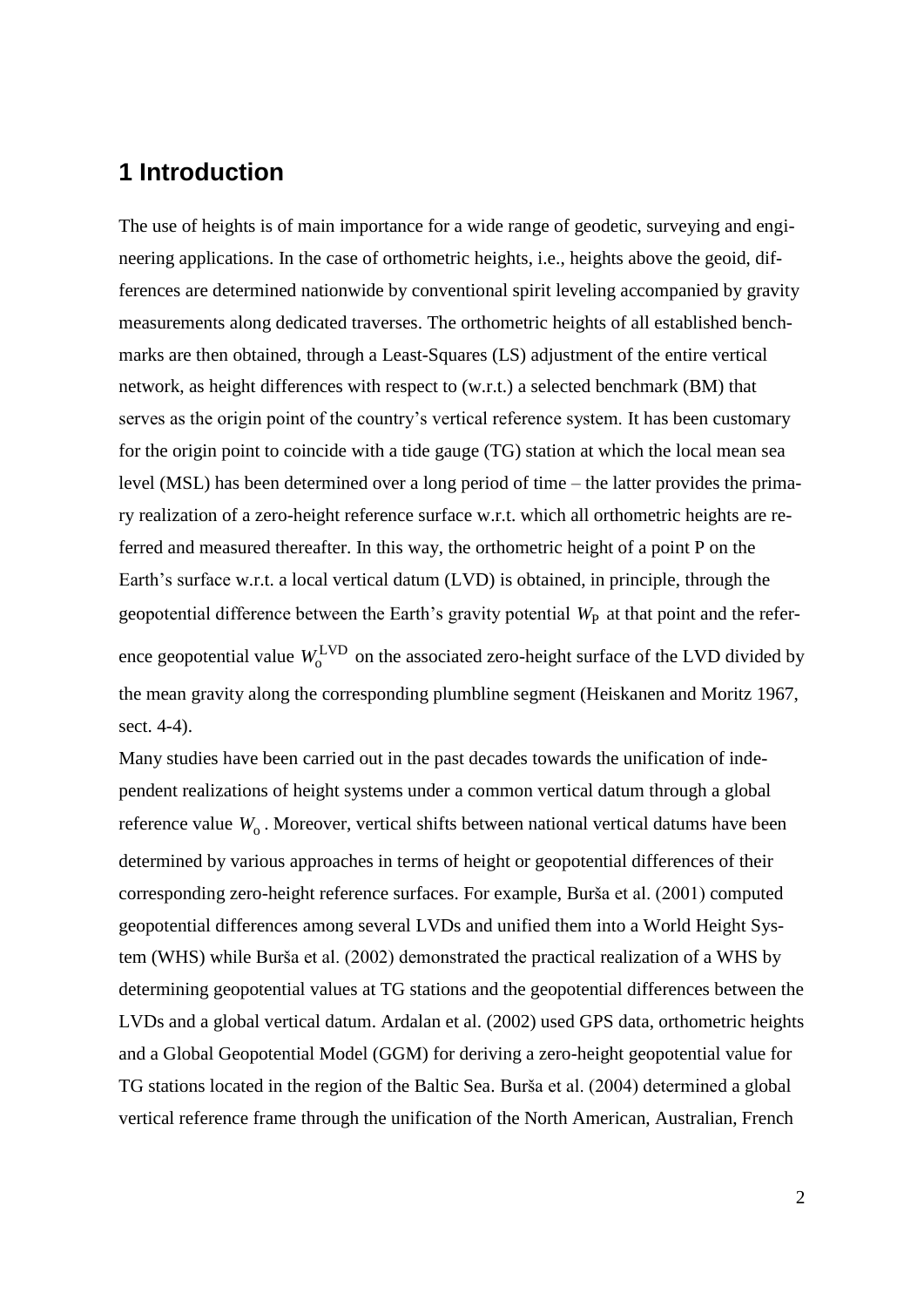and Brazilian height datums. Sánchez (2007), after determining a global  $W_0$  value, attempted the unification of the South American height datums into a WHS. Ardalan et al. (2010) used potential and gravity differences for height datum unification within a test area in Southwest Finland.

The determination of the zero-height geopotential level of an existing vertical datum is considered of main importance for the connection of traditional height reference systems into a global height system or even a modern geoid-based vertical datum. Various methods have been used in practice for estimating the fundamental parameter  $W_o^{\text{LVD}}$  which can be broadly classified into two basic categories as described in Kotsakis et al. (2012). The first one is based on the combined adjustment of GGM and GPS/leveling data while the second one employs the formulation of a geodetic boundary value problem (GBVP) with the use of gravity anomaly data over different LVD zones. Both approaches have been extensively utilized by the scientific community but the present paper will focus only on the first approach.

In practice, the primary realization of most vertical datums is not accompanied by the specification or the determination of its associated  $W<sub>o</sub><sup>LVD</sup>$  value. This is also the case for Greece, with the main problem being the existence of hundreds of islands, where no hydrostatic leveling has been applied to connect the orthometric heights of the reference BMs at the islands with the official origin of the Hellenic Vertical Datum (HVD), i.e. the TG reference station at Piraeus harbour. Apart from this difficulty, the HVD suffers also from local biases that can be attributed to the lack of a common adjustment of the whole vertical network (Tziavos et al. 2012). Under these conditions, estimates of the zero-height reference levels  $W_0^{\text{LVD}}$  for the independent vertical datums within the 16 largest Greek islands were derived by Kotsakis et al. (2012) while for the continental part the only available estimate has been given by Vatrt et al. (2009) from a combined processing of geoid heights with a limited number of GPS/leveling data.

The main objective of this study is to obtain a representative estimate  $W_0^{\text{LVD}}$  for the HVD zero-height level over the entire continental part of Greece using Helmert orthometric heights, GPS measurements and a high-resolution GGM. The used data provide an ex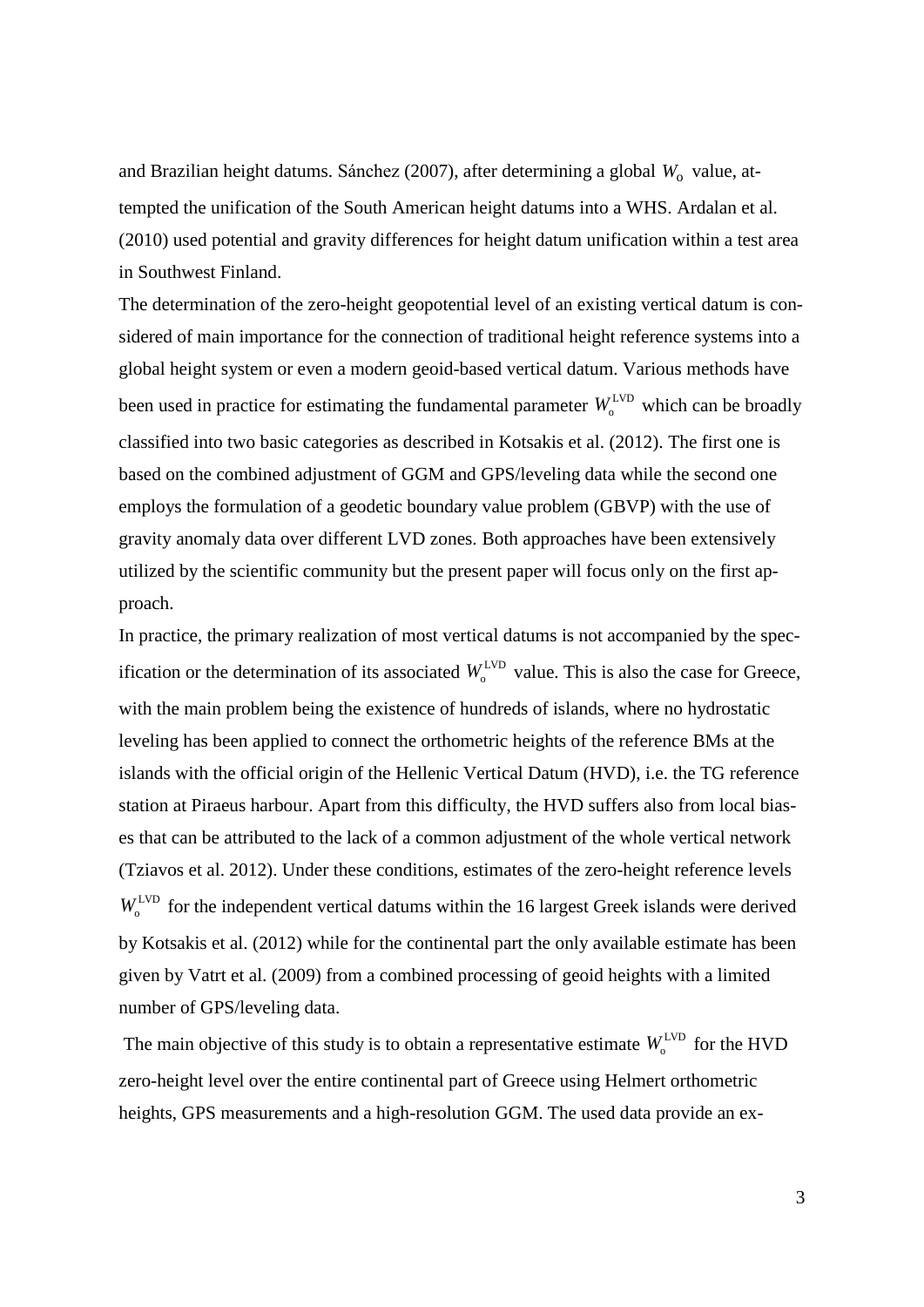tremely dense coverage of the test area, and the accuracy of our final estimate is limited only by the GGM commission error over the spatial wavelengths that overly exceed the size of the country. In Europe there has been a significant amount of work towards the determination and the modernization of the European Vertical Reference System (EVRS) by combining several geodetic datasets from many different countries (Ihde et al. 2002). The absence of the Greek leveling (and other types of) data from such an effort and the practical exclusion of the country from the EVRS efforts give good evidence on the necessity of the present study.

## **2** Method for the determination of  $W^{\rm LVD}_0$

The simplest approach for determining the unknown zero-height geopotential value  $W_0^{\text{LVD}}$ in a local vertical datum based on heterogeneous height data over a terrestrial network of *m* leveling BMs relies on the following LS estimator

$$
\hat{W}_{o}^{\text{LVD}} = W_{o} - \frac{\sum_{i=1}^{m} (h_{i} - H_{i} - N_{i}) \gamma_{i}}{m}, \qquad (1)
$$

where  $h_i$  is the ellipsoidal height obtained from space geodetic techniques,  $N_i$  is the geoid height from a GGM or a regional geoid model, and  $H<sub>i</sub>$  is the known orthometric height of each benchmark w.r.t. the underlying LVD. The term  $W_0$  specifies the equipotential surface that is realized by the GGM or the geoid model (i.e., as deduced by the zero-degree term in the known geoid heights  $N_i$ ) while  $\gamma_i$  is the normal gravity on the reference ellipsoid computed through Somigliana's formula; for more details on the use of Eq. (1) see Jekeli (2000) and Kotsakis et al. (2012).

In our current study we devise an alternative estimator  $\hat{W}_0^{\text{LVD}}$  to be used in conjunction with orthometric heights and a high-resolution GGM, without the need to compute geoid heights at the leveling BMs. This is advantageous since it abolishes the effect of terrain modeling errors that are inherently present whenever geoid heights are determined through a spherical harmonic series expansion of Earth's disturbing gravity field (e.g., Rapp 1997, Smith 1998). Moreover, the approximate character of the orthometric heights used in geodetic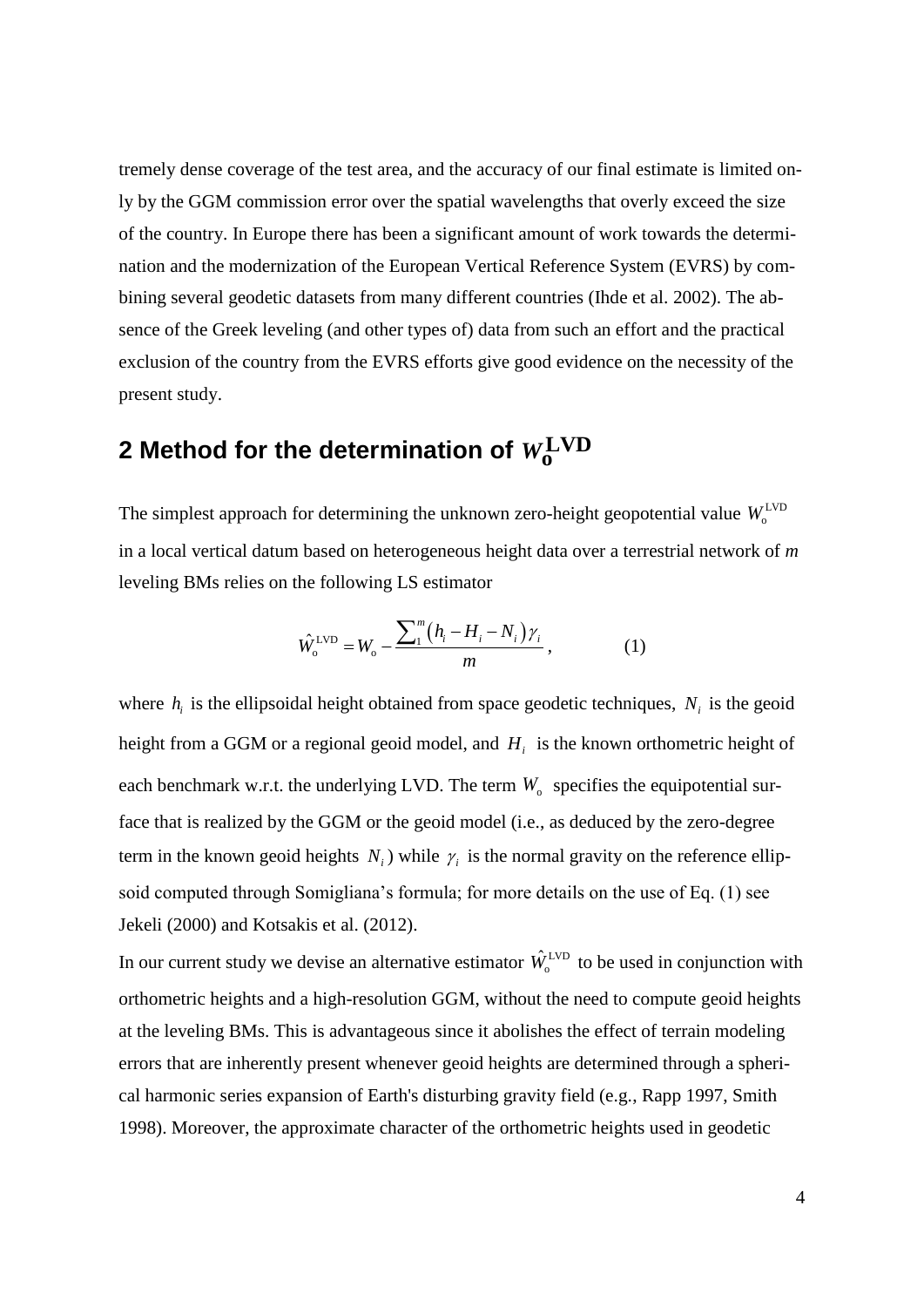practice (Helmert orthometric heights) is taken into account in our alternative estimator, thus avoiding any errors due to their theoretical inconsistency with GPS/GGM derived orthometric heights (note that such errors are always present in the result of Eq. (1)). Based on the definition of Helmert orthometric heights (Heiskanen and Moritz 1967, ch. 4) we have the following equation:

$$
H_i^{\text{helm}} = \frac{W_0^{\text{LVD}} - W_i}{\overline{g}_i},\qquad(2)
$$

where  $H_i^{\text{helm}}$  is the known Helmert orthometric height w.r.t. the underlying LVD,  $W_o^{\text{LVD}}$  is the (unknown) reference geopotential level of the LVD, *Wi* is the gravity potential at the leveling benchmark, and  $\overline{g}_i$  is the mean gravity value along the plumb line between the LVD's zero-height equipotential reference surface and the Earth's surface according to the Poincare-Prey reduction scheme (ibid., Eq. 4-24)

$$
\overline{g}_i = g_i + 0.0424 H_i^{\text{helm}} \ (g_i \text{ and } \overline{g}_i \text{ in mgal}, H_i^{\text{helm}} \text{ in m}). \tag{3}
$$

Both terms  $W_i$  and  $\overline{g}_i$  in Eq. (2) can be determined on the basis of a GGM and the knowledge of the spatial position of the leveling benchmark from space geodetic measurements (e.g., GPS). Specifically, the gravity potential *Wi* can be synthesized from a gravitational part obtained by the GGM spherical harmonic coefficients and a centrifugal part using the benchmark's known spatial position and the Earth's conventional rotational velocity (Petit and Luzum 2010), whereas the surface gravity value  $g_i$  in Eq. (3) can be simply reconstructed through the GGM-derived gravity disturbance as described in Filmer et al. (2010).

Hence, the implementation of Eq. (2) over a network of leveling BMs yields a system of "observation equations" with a single unknown parameter  $(W<sub>o</sub><sup>LVD</sup>)$  which can be resolved in

terms of the general weighted LS estimator  
\n
$$
\hat{W}_o^{\text{LVD}} = \frac{\sum_{i} p_i y_i}{\sum_{i} p_i} = \frac{\sum_{i} p_i (W_i + H_i^{\text{helm}} \overline{g}_i)}{\sum_{i} p_i},
$$
\n(4)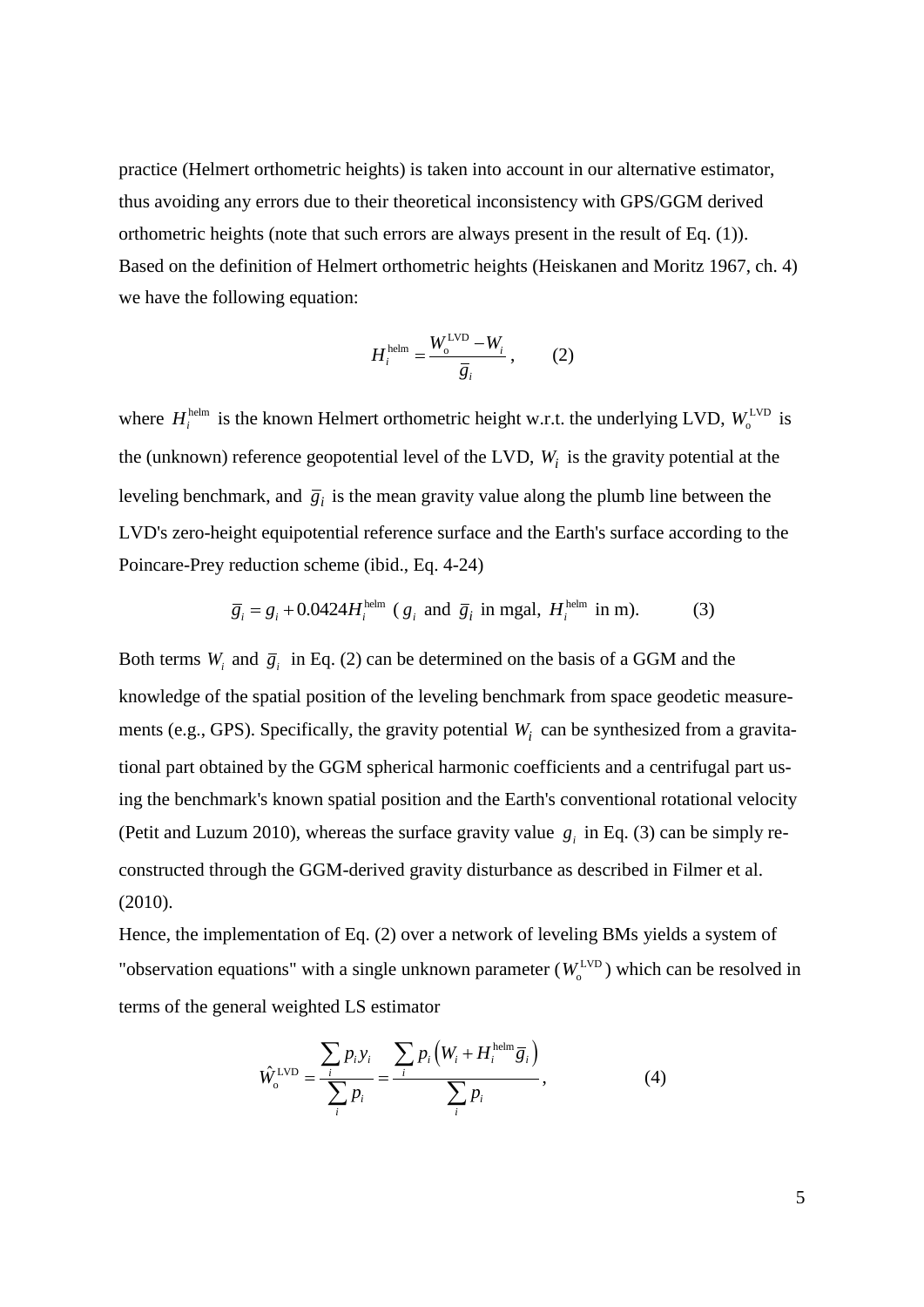where  $p_i$  is a positive weight factor associated with each BM such that

$$
\sum_{i} p_i \delta W_i^2 = \min. \tag{5}
$$

(see Fig.1 for a graphical description of the above estimation scheme). Note that the estimate  $\hat{W}_0^{\text{LVD}}$  according to Eq. (4) is rather insensitive to the uncertainty of the GGM-derived surface gravity values that are used for computing the terms  $\overline{g}_i$  at the leveling BMs. Indeed, if we apply a straightforward error propagation to Eq. (4) and assuming for simplicity that  $p_i = 1$ , we have

$$
\sigma_{\hat{W}_o^{\text{LVD}}} = \frac{\sqrt{\sum_i^m \left(H_i^{\text{helm}}\right)^2}}{m} \sigma_g \,, \tag{6}
$$

which implies an uncertainty less than  $0.1 \text{ m}^2\text{s}^2$  for the zero-height geopotential value even in mountainous test networks and surface gravity accuracy  $\sigma_{g}$  reaching up to 20 mGal.

#### **FIGURE 1**

## **3 Available data**

The Hellenic Vertical Datum (HVD) was established by the Hellenic Geographic Military Service within the period 1963-1986. In principle, the physical heights in the HVD were modeled as Helmert orthometric heights in the mean-tide system. They refer to the TG station at the Piraeus harbor, where local MSL was computed from sea level measurements over the period 1933-1978 (Takos 1989). The true accuracy of the HVD's leveling network is largely unknown. Additionally, a zero-height geopotential value was not originally associated with the HVD and hence is also considered as unknown.

In the present study, Helmert orthometric heights referring to the HVD along with GPS derived ellipsoidal heights at 1629 control stations of the Hellenic geodetic network are used for estimating the unknown parameter  $W_0^{\text{LVD}}$  of the HVD according to the methodology presented in Sect. 2. The ellipsoidal heights refer to the ITRF2000 frame (epoch t=2007.236, tide-free system) and they were obtained from a number of GPS measurement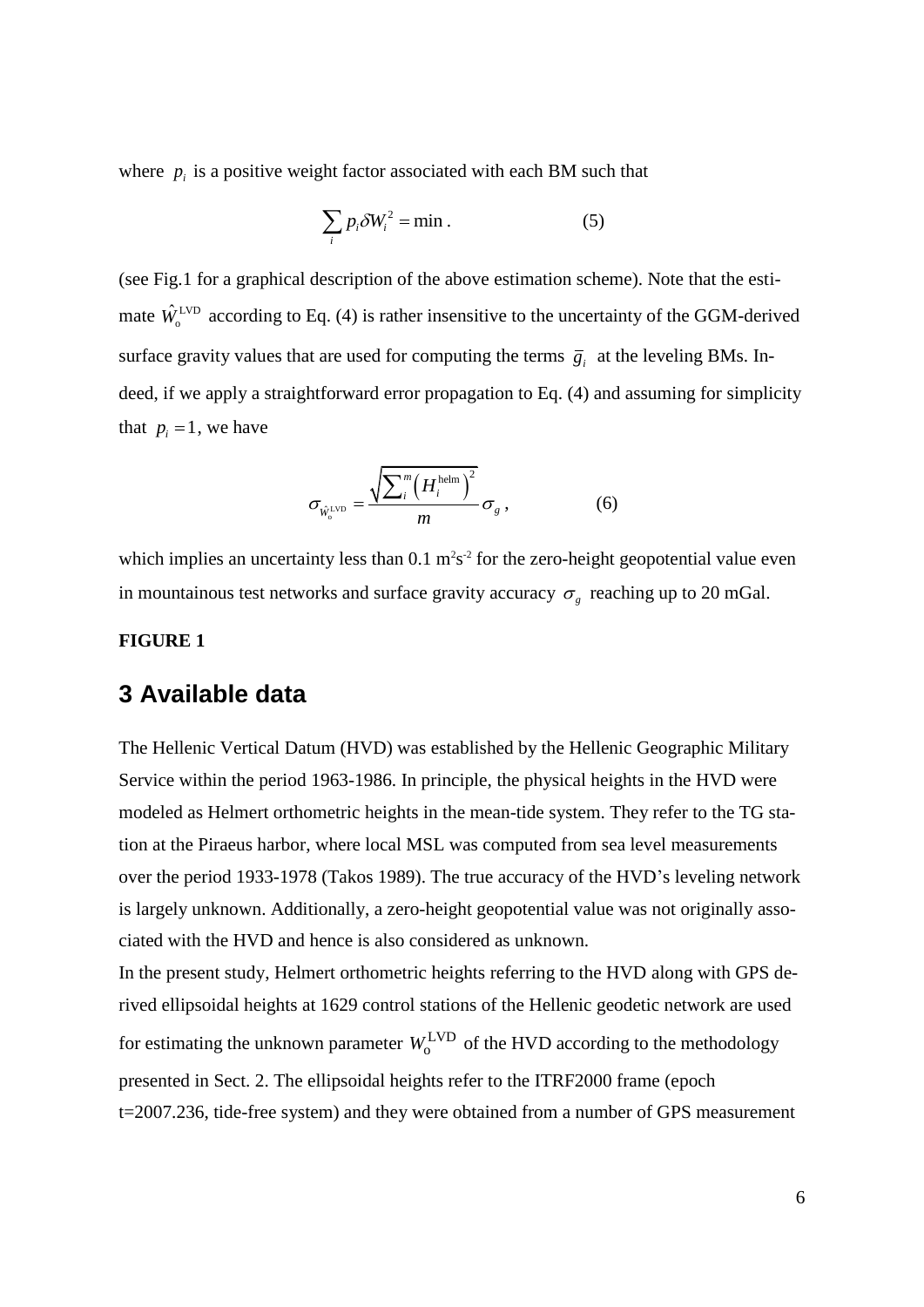campaigns which were performed over Greece for the establishment of the Hellenic Positioning (HEPOS) system (Gianniou 2008). All control stations used in our study are located in the mainland part of the country (see Fig. 2) and the horizontal and vertical accuracy of their GPS derived spatial positions is  $1-4$  cm  $(1\sigma)$  and  $2-5$  cm  $(1\sigma)$ , respectively, whereas their orthometric heights had been computed by the Hellenic Geographic Military Service through spirit and/or trigonometric leveling ties with the primary national leveling network (Takos 1989). A total of 94 stations out of the 1629 were rejected from our analysis (see next section) having failed to pass the standard outlier detection  $(3\sigma)$  test during the preliminary LS adjustment of Eq. (2) over our test network, most probably due to existing blunders in their HVD orthometric heights.

#### **FIGURE 2**

All required computations for our analysis have been carried out in the tide-free system. The conversion, given in meters, from mean-tide  $H_{\text{MT}}$  to tide-free  $H_{\text{TF}}$  orthometric heights was implemented according to the following formula (Ekman 1989, combination of Eqs. 1, 6 and 7):

$$
H_{\text{TF}} - H_{\text{MT}} = (29.6 \sin^2 \varphi - 9.9) \gamma \cdot 10^{-2}, \tag{7}
$$

where  $\varphi$  is the geodetic latitude and  $\gamma$  is the elasticity factor of the Earth which was set equal to 0.68 (Ekman 1989).

The computation of the gravity potential values  $(W<sub>i</sub>)$  at all control stations has been performed with the Earth Gravitational Model 2008 (EGM08) (Pavlis et al. 2012), complete to degree and order 2159, in the tide-free system using (for the gravitational part) the harmonic synthesis program of Holmes and Pavlis (2006) and (for the centrifugal part) the GPS derived spatial coordinates of each station. The surface gravity at each station, which is required for the computation of the mean gravity term  $\overline{g}_i$  as per Eq. (3), was also determined through the EGM08-based gravity disturbances according to the following formula

$$
g_{BM} = \gamma_{BM} - \frac{\partial T}{\partial r}, \qquad (8)
$$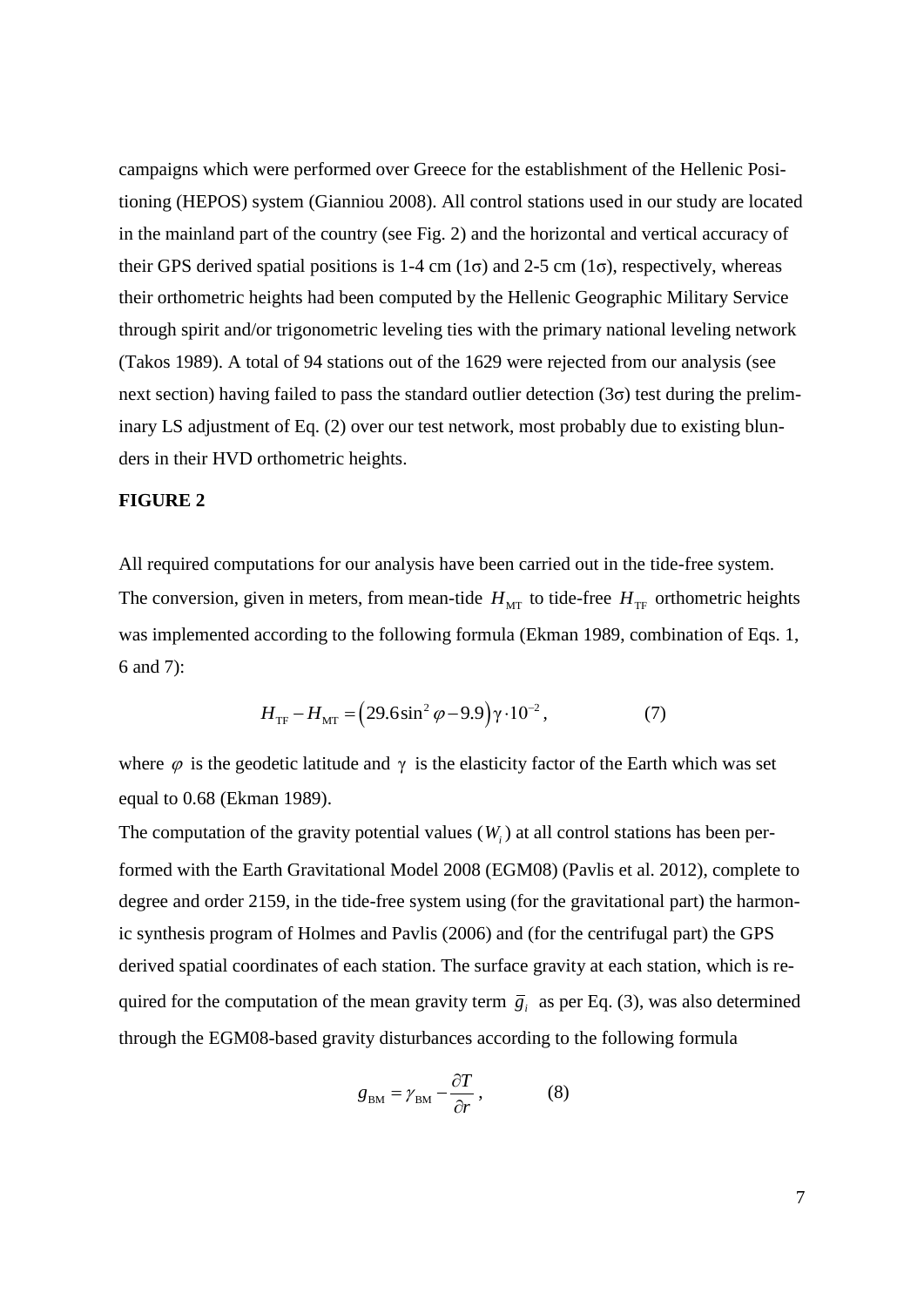where  $\gamma_{BM}$  is the normal gravity on the Earth's surface and  $\partial T / \partial r$  is the radial derivative of the disturbing potential. Note that the GRS80 reference ellipsoid has been used for all related computations described in the previous paragraphs.

## **4 Numerical results**

The results for the estimation of  $W_0^{\text{LVD}}$  in the HVD using the method and datasets described in Sections 2 and 3 are presented in Table 1. Both an un-weighted and a weighted LS adjustment of Eq. (2) were performed with empirically assigned weights  $p_i$  taken as the inverse Helmert orthometric heights of each station. The accuracy level of our results shown in Table 1 corresponds to the standard error  $(1\sigma)$  obtained from the LS estimation algorithm taking into account the a posteriori variance factor that was obtained in each case.

 $\hat{W}_o^{\text{LVD}}$   $[m^2s^2]$ Un-weighted LS  $62636859.37 \pm 0.04$ Weighted LS  $\left( p_i = 1/H_i^{\text{helm}} \right)$  $62636860.16 \pm 0.03$ 

**Table 1.** Estimates of the zero-height geopotential value for continental Greece.

Looking at the results of Table 1 we notice a significant difference between the unweighted and the weighted estimate  $\hat{W}_0^{\text{LVD}}$  at the level of 0.79  $\text{m}^2\text{s}^{-2}$  (approximately 8cm). The magnitude of this discrepancy, in conjunction with the high statistical precision of the two estimates, manifests the existence of a bias into our results due to height-dependent systematic errors within the available data. This effect was further investigated by performing additional LS adjustment tests using different subsets of the control stations according to a certain height threshold. The results of these tests are presented in Table 2 for the unweighted and weighted solutions, respectively. It is evident that, as more stations with higher altitude are included in the LS adjustment, the un-weighted estimate of the zeroheight level systematically increases by several cm while the corresponding weighted estimate remains practically unaffected (within a few mm). This implies the presence of a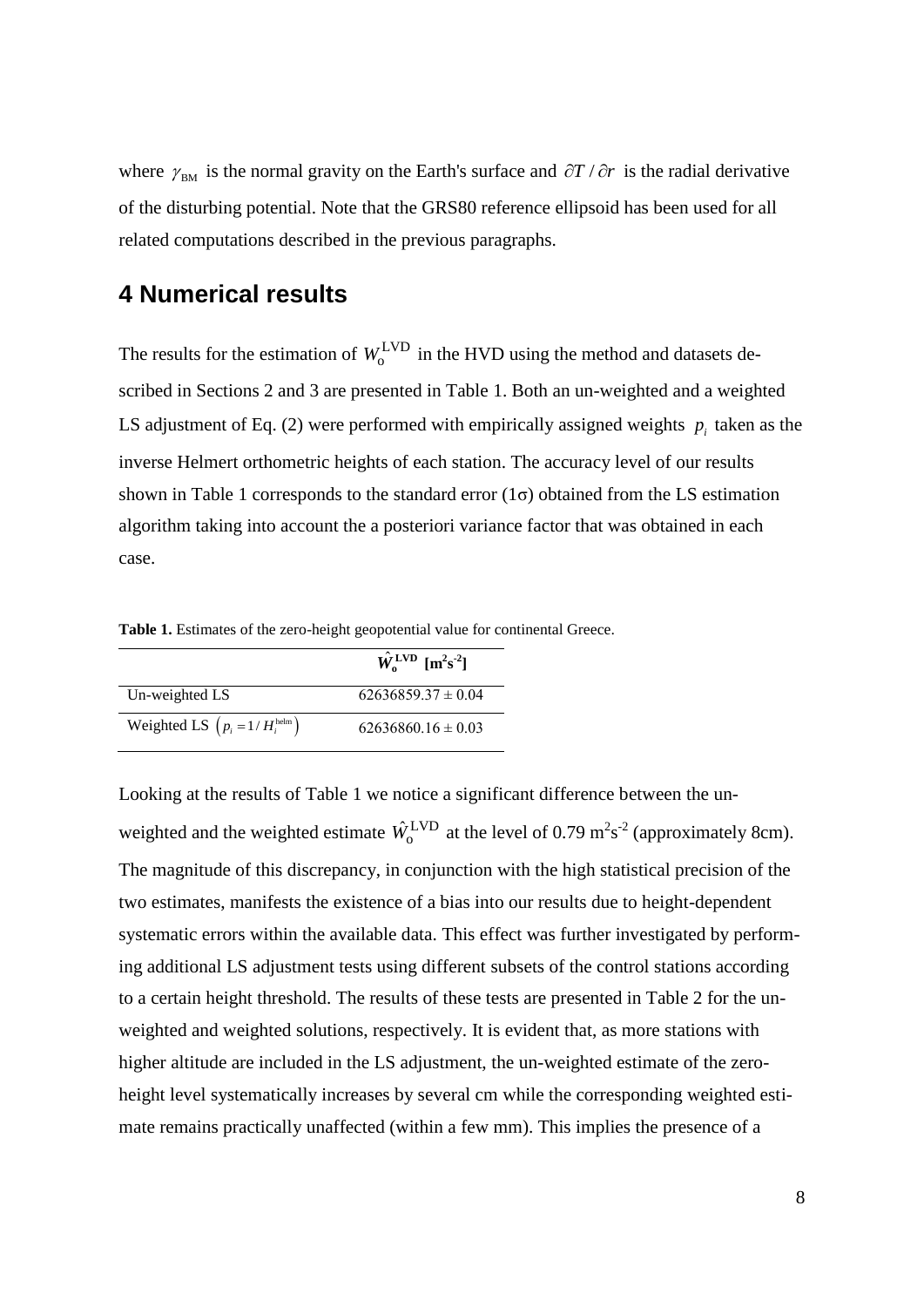height-correlated bias in our data that originates mostly from the HVD physical heights and partially from EGM08 related systematic errors in the computed *Wi* values at the test stations. The empirical weighting scheme that was used during the estimation process managed to control the effect of these systematic errors and provided more robust estimates for the HVD's zero-height level  $\hat{W}_0^{\text{LVD}}$ . The existence of a height-correlated bias in our data is clearly visible in the scatter plot of the adjusted height residuals

$$
e_i = H_i^{\text{helm}} - \frac{\hat{W}_0^{\text{LVD}} - W_i}{\overline{g}_i},\tag{9}
$$

which were obtained from the un-weighted LS solution over the entire test network (1535) BMs), see Fig. 3. The statistics of these residuals are presented in Table 3 indicating an average agreement among the GPS heights, the HVD Helmert orthometric heights and the EGM08 model at the level of 15 cm over the Hellenic mainland.

| Height threshold for<br>used BMs | $\hat{W}_{o}^{\text{LVD}}$ [m <sup>2</sup> s <sup>-2</sup> ] | <b>Difference</b>                         |      |
|----------------------------------|--------------------------------------------------------------|-------------------------------------------|------|
|                                  | <b>Un-weighted LS</b>                                        | Weighted LS $(p_i = 1/H_i^{\text{helm}})$ | [cm] |
| $<$ 200m (514 pts)               | 62636860.04                                                  | 62636860.20                               | ~1.6 |
| $< 500$ m (866 pts)              | 62636859.90                                                  | 62636860.19                               | ~1.0 |
| $< 1000$ m (1308 pts)            | 62636859.65                                                  | 62636860.17                               | ~1.3 |
| $< 1500m (1487 \text{ pts})$     | 62636859.45                                                  | 62636860.17                               | ~1.3 |
| $<$ 2000m (1535 pts)             | 62636859.37                                                  | 62636860.16                               | ~1   |

**Table 2.** Estimates of the zero-height geopotential value for continental Greece by setting a height threshold to the initial data.

**Table 3.** Statistics of the height residuals of the un-weighted LS adjustment solution. Unit: [m]

|       | mean  | min      | max   | std   |
|-------|-------|----------|-------|-------|
| $e_i$ | 0.000 | $-0.456$ | 0.429 | 0.150 |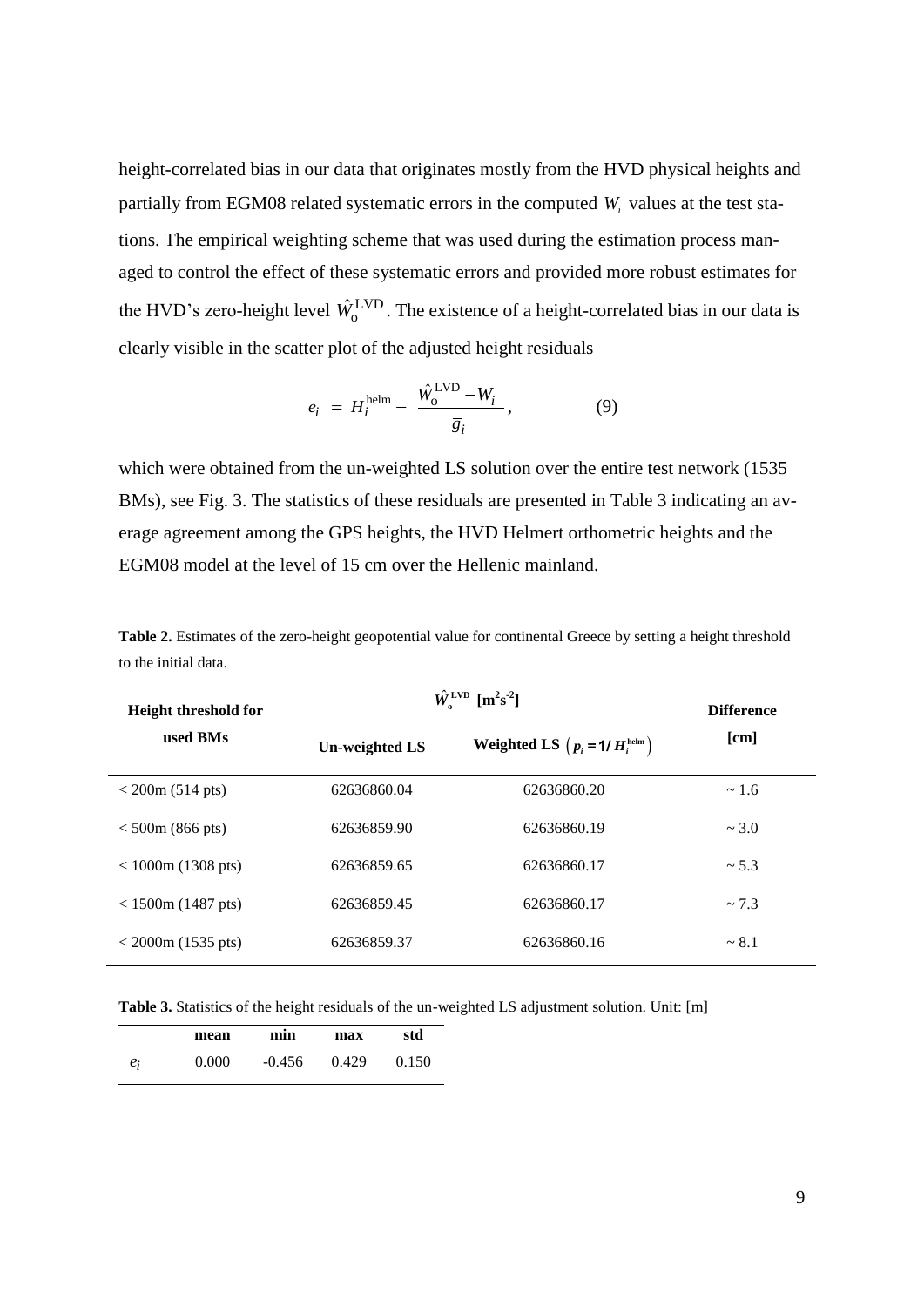#### **FIGURE 3**

For the treatment of the data biases that were identified in our previous tests, we next employed an extended parametric model towards the LS estimation of the HVD's geopotential value. Specifically, an additional parameter describing the linear part of the heightdependent systematic errors was introduced into the data adjustment procedure according to the general equation

$$
H_i^{\text{helm}} = \frac{W_0^{\text{LVD}} - W_i}{\overline{g}_i} + \lambda H_i^{\text{helm}}.
$$
 (10)

The estimated values of the fundamental parameter  $W_0^{\text{LVD}}$  and the nuisance parameter  $\lambda$ from the LS adjustment of the above equation over the entire test network are provided in Table 4. Four different solutions were computed depending on the data weighting scheme that was adopted in the estimation algorithm. It should be noticed that two additional scenarios are now included in our experiments which correspond to the weight choices

 $p_i = (1/H_i^{\text{helm}})^{1/2}$  and  $p_i = (1/H_i^{\text{helm}})^2$ . The statistics of the adjusted height residuals that were obtained from these tests, i.e.,

$$
e_i = H_i^{\text{helm}} - \frac{\hat{W}_0^{\text{LVD}} - W_i}{\overline{g}_i} - \hat{\lambda} H_i^{\text{helm}} \quad (11)
$$

are summarized in Table 5.

From the results contained in Tables 4 and 5 it is noticed that the LS solution based on the weight choice  $p_i = (1/H_i^{\text{helm}})^2$  becomes unstable with respect to the nuisance parameter  $\lambda$ while the corresponding mean value of the adjusted height residuals in Table 5 is unacceptable. This is not a surprising result since the particular weight factor is rather harsh and significantly down-weights most of the available BMs, thus blocking them from the adjustment procedure. Therefore, this weight factor makes the separation of  $\hat{\lambda}$  and  $\hat{W}^{\mathrm{LVD}}_{\mathrm{o}}$ practically impossible.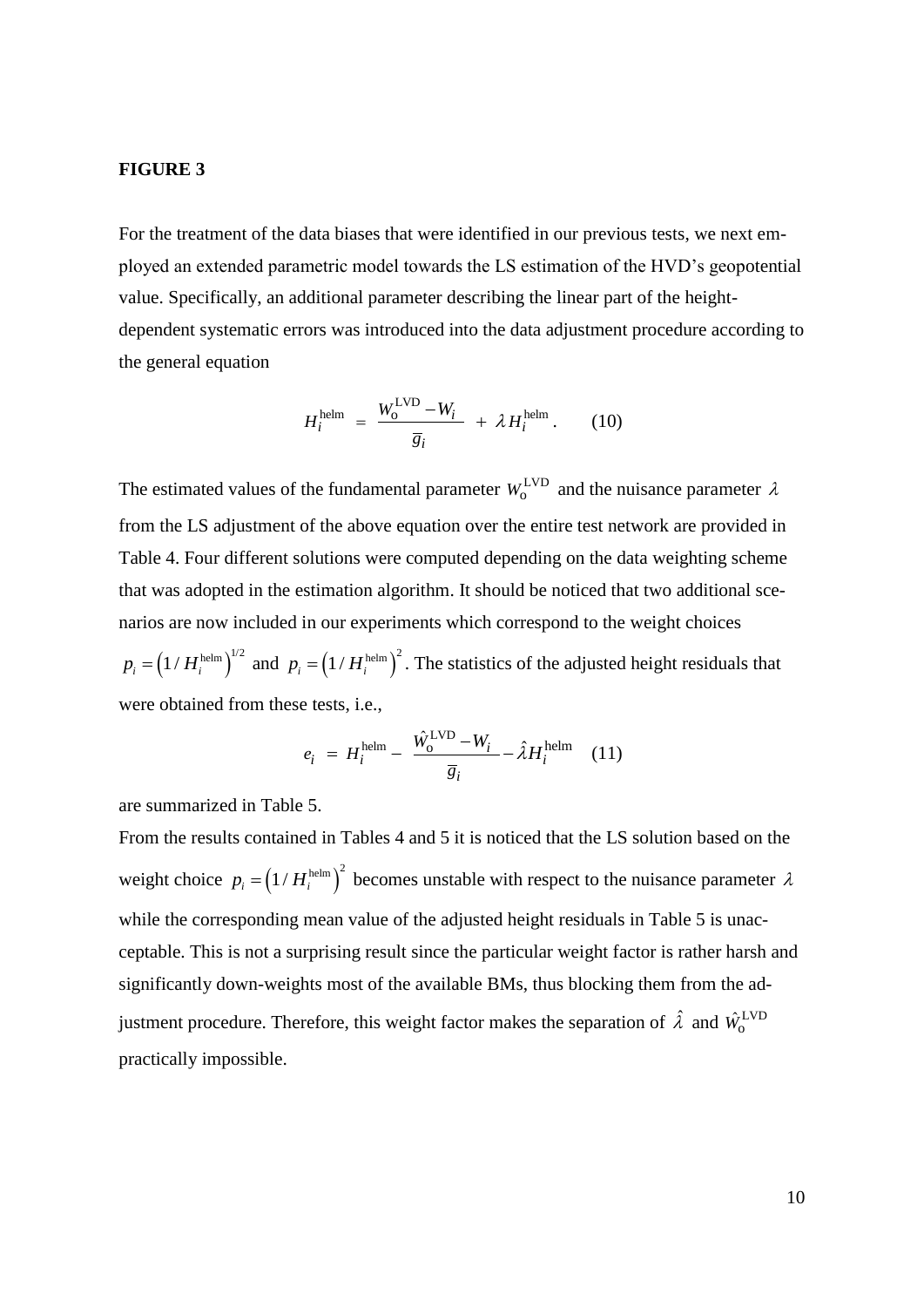| <b>LSA Schemes</b>                              | $\hat{W}_{o}^{\text{LVD}}$ [m <sup>2</sup> s <sup>2</sup> ] | $\hat{\lambda}$ [× 10 <sup>-4</sup> ] |  |
|-------------------------------------------------|-------------------------------------------------------------|---------------------------------------|--|
| Un-weighted                                     | $62636860.30 \pm 0.05$                                      | $-1.882 \pm 0.073$                    |  |
| Weighted<br>$p_i = (1/H_i^{\text{helm}})^{1/2}$ | $62636860.28 \pm 0.04$                                      | $-1.832 \pm 0.095$                    |  |
| Weighted<br>$p_i = (1/H_i^{\text{helm}})$       | $62636860.23 \pm 0.03$                                      | $-1.725 \pm 0.221$                    |  |
| Weighted<br>$p_i = (1/H_i^{\text{helm}})^2$     | $62636860.12 \pm 0.01$                                      | $1.339 \pm 3.660$                     |  |

**Table 4.** Estimates of the zero-height geopotential value for continental Greece from the revised model of Eq.  $(10)$ .

**Table 5.** Statistics of the height residuals from the LS adjustment of Eq. (10). Unit: [m]

|                                              | Mean     | Min      | Max   | <b>Std</b> |
|----------------------------------------------|----------|----------|-------|------------|
| Un-weighted                                  | 0.000    | $-0.481$ | 0.415 | 0.125      |
| Weighted $p_i = (1/H_i^{\text{helm}})^{1/2}$ | 0.000    | $-0.479$ | 0.412 | 0.125      |
| Weighted $p_i = (1/H_i^{\text{helm}})$       | 0.000    | $-0.474$ | 0.405 | 0.126      |
| Weighted $p_i = (1/H_i^{\text{helm}})^2$     | $-0.144$ | $-0.821$ | 0.340 | 0.188      |

On the other hand, the un-weighted solution and the weighted solutions with the weight choices  $p_i = (1/H_i^{\text{helm}})^{1/2}$  and  $p_i = (1/H_i^{\text{helm}})$  provide similar results that are statistically equivalent within their precision level. Any of the three corresponding estimates  $\hat{W}_0^{\text{LVD}}$  can be actually used as a representative estimate for the zero-height reference value of the HVD in continental Greece. In order to further evaluate these results, an alternative estimate was also computed using Eq.  $(1)$ . For this purpose, the required "global" parameter  $W_0$  was set equal to the International Earth Rotation and Reference System Service's (IERS) conventional value 62636856.00  $m^2s^2$  (Petit and Luzum 2010) while the surface gravity data and the geoid heights were extracted from EGM08. An estimated value  $\hat{W}_0^{\text{LVD}} = 62636859.66$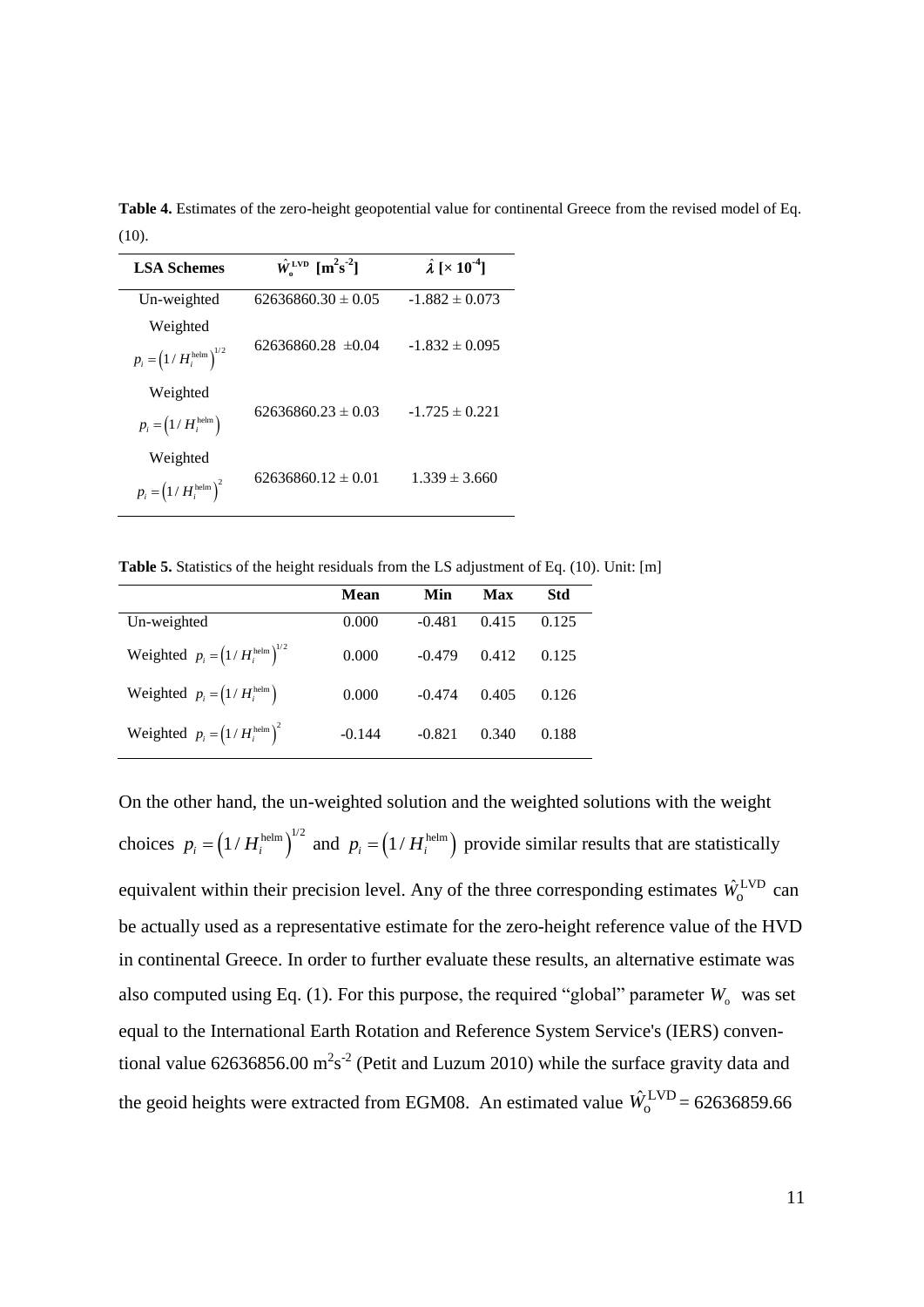$m^2s^2$  was obtained in this case. This result has a small difference (0.29  $m^2s^2$ ) with the one given by the un-weighted LS solution of Table 1 while it is smaller by 0.64  $m^2s^2$  compared to the LS estimates of the revised model of Eq. (10). These differences signify that the result provided by Eq. (1) is also affected by a height-correlated bias. The same conclusion may be also drawn from the comparison that was made with the value provided by Vatrt et al. (2009) for the HVD, i.e.,  $\hat{W}_0^{\text{LVD}} = 62636859.44 \text{ m}^2\text{s}^{-2}$ . The difference found is 0.86  $\text{m}^2\text{s}^{-2}$ which corresponds approximately to 9 cm.

For a more realistic assessment of the accuracy level in our results given in Table 4, we have to consider the fact that EGM08 contributes an apparent bias into the LS estimate  $\hat{W}_o^{\text{LVD}}$  due to its commission error over spatial wavelengths that overly exceed the extent of our test network. Obviously, this error component cannot be reduced through the (unweighted or weighted) data averaging that takes place within the adjustment procedure and it is fully propagated into the final results. Its magnitude can be evaluated, in a statistical sense, from the following formula

$$
\delta \hat{W}_o^{\text{LVD}} = \sqrt{\sum_{n=2}^{n^*} \sigma_e^2(V_n)},\tag{12}
$$

where *n*<sup>\*</sup> depends on the extent  $\Delta A$  of the test area (*n*<sup>\*</sup> <<180/ $\Delta A$ ) and  $\sigma_e^2(V_n)$  are the gravitational potential error degree variances given by

$$
\sigma_e^2(V_n) = \left(\frac{GM}{\alpha}\right)^2 \sum_{m=0}^n \left(\sigma_{\overline{C}_{nm}}^2 + \sigma_{\overline{S}_{nm}}^2\right)
$$
(13)

for

$$
V = \frac{GM}{r} + \sum_{n=2}^{\infty} V_n \,. \tag{14}
$$

In the above equations, V is the gravitational potential,  $\sigma_{\bar{C}_{nm}}$  and  $\sigma_{\bar{S}_{nm}}$  are the error standard deviations of the GGM spherical harmonic coefficients, *GM* is the Earth gravitational constant,  $\alpha$  is the semi-major axis of the ellipsoid and  $r$  is the geocentric radius. For our study area that covers a region of  $5.5^{\circ} \times 6^{\circ}$ , the maximum degree  $n^*$  was selected equal to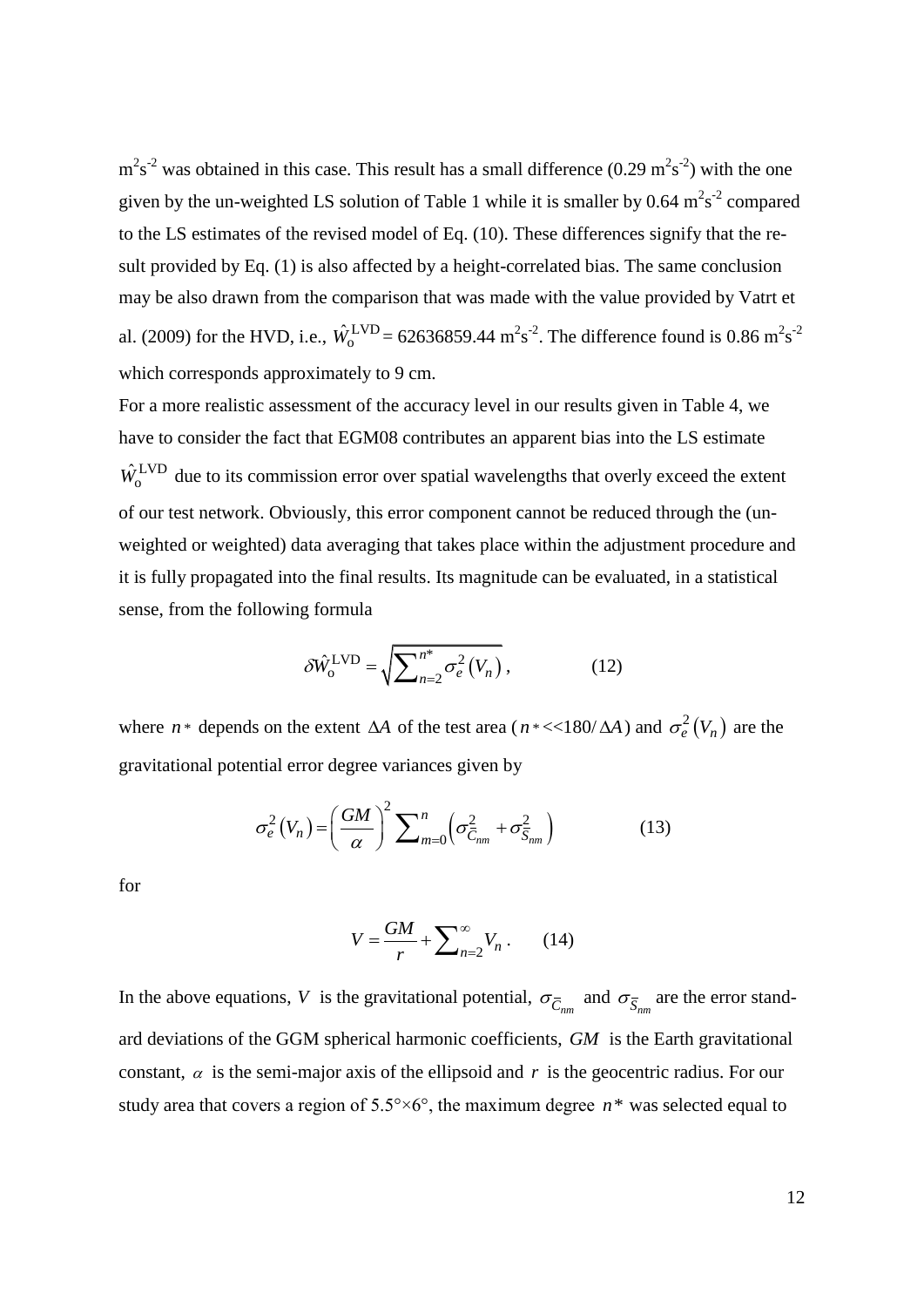15 (~1300 km, full-wavelength) leading to an apparent bias into the various estimates  $\hat{W}_o^{\text{LVD}}$  which is about 3.5 cm or, equivalently, 0.35 m<sup>2</sup>s<sup>-2</sup>. Therefore, the total accuracy of our results should be represented by the final error estimate

$$
\hat{\sigma} = \sqrt{\sigma_{\text{LS}}^2 + \left(\delta \hat{W}_o^{\text{LVD}}\right)^2} \approx 0.35 \text{ m}^2 \text{s}^{-2}. \tag{15}
$$

where  $\delta \hat{W}_{o}^{\text{LVD}}$  $\delta \hat{W}_o^{\text{LVD}}$  is obtained from Eq. (12) and  $\sigma_{\text{LS}}$  corresponds to the statistical accuracy of the LS adjusted solutions given in Table 4. Note that the EGM08 *omission* error for *n* > 2159 should not be separately considered as its propagated effect on  $\hat{W}_0^{\text{LVD}}$  is well averaged out due to the large number of test points used in our study. It is evident that the EGM08 commission error over spatial wavelengths > 1300 km dominates the estimation accuracy of the zero-height geopotential value for the HVD. Therefore, further accuracy improvements could be achieved with the use of an improved GGM, like for example a GOCE-based model (see, e.g., Gatti et al. 2013; Gerlach and Rummel 2013).

## **5 Conclusions and future work**

In this study a method based on a weighted LS adjustment has been presented for the determination of the fundamental parameter  $W_0^{\text{LVD}}$  of the HVD for the continental part of Greece utilizing Helmert orthometric heights, GPS data and EGM08 derived gravity and gravity potential values in a terrestrial network of 1629 control stations. A series of LS adjustment tests using empirical height-dependent weighting and an augmented parametric model (see Eq. (10)) were carried out in order to account for the systematic part of the data errors which has been attributed to a detected height-correlated bias. As discussed in the previous section, any of the first three geopotential estimates given in Table 4 can be selected as representative values for the zero-height reference level in the HVD, since the differences among them are statistically insignificant within their actual accuracy level. In terms of future work, geoid heights from local high-resolution geoid solutions could be used along with GOCE-based GGMs for an improved determination of  $W_0^{\text{LVD}}$  through the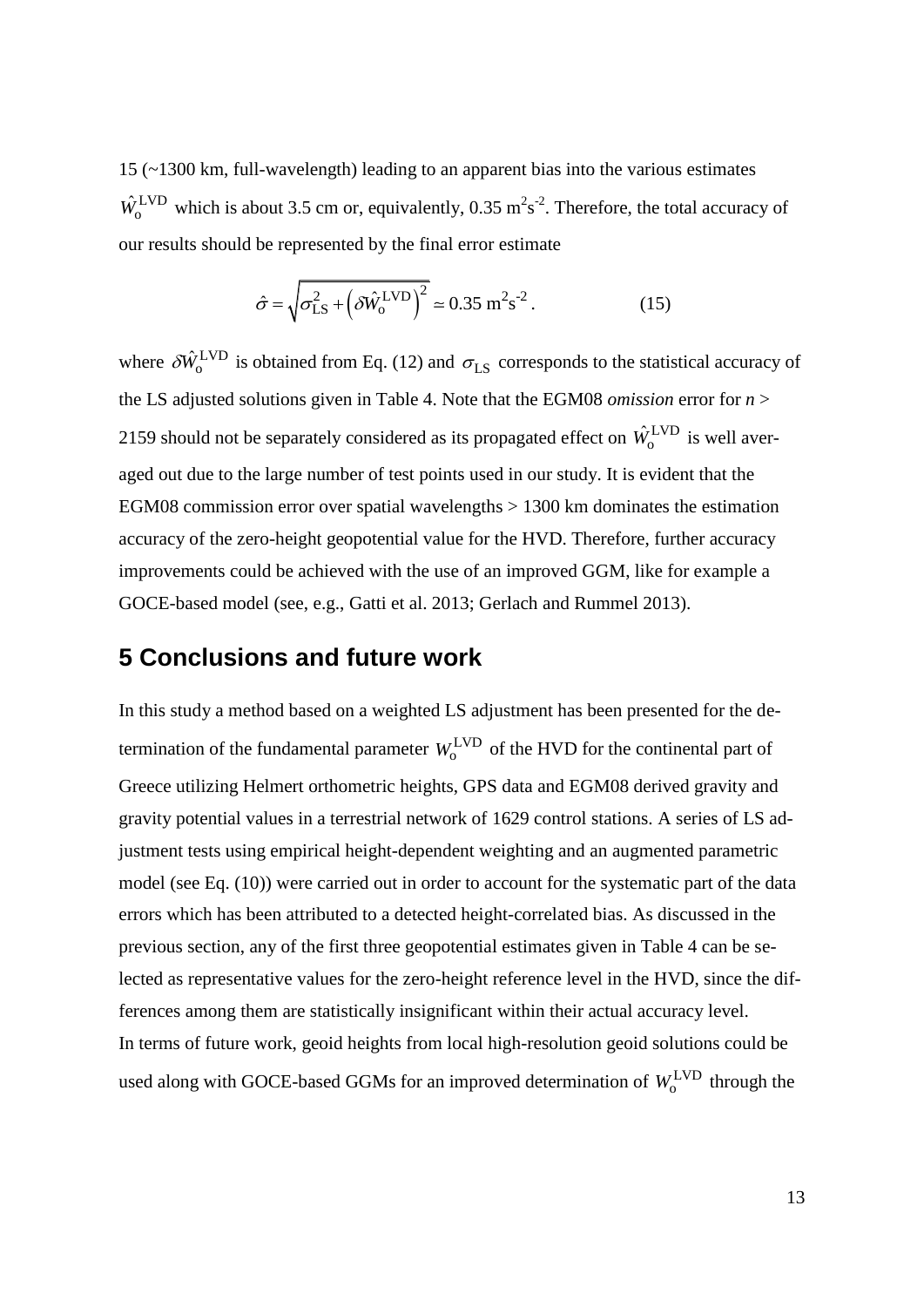proposed or other combination methods. Moreover, further investigation regarding the weighting schemes of the LS adjustment procedure could be carried out.

#### **Acknowledgement**

Dr. Grigoriadis, Dr. Vergos and Prof. Tziavos wish to acknowledge the funding provided for this work by the European Space Agency in the frame of the ESA-PRODEX GOCESeaComb project (C4000106380). The GPS data were kindly provided in the frame of a cooperation agreement between the Department of Geodesy and Surveying of the Aristotle University of Thessaloniki and KTIMATOLOGIO SA.

#### **References**

Ardalan A, Grafarend E, Kakkuri J (2002) National Height Datum, the Gauss-Listing Geoid Level Value W(o) and its Time Variation (Baltic Sea Level Project : epochs 1990.8, 1993.8, 1997.4. J of Geodesy 76: 1- 28.

Ardalan A, Karimi R, Poutanen M (2010) A bias-free geodetic boundary value problem approach to height datum unification. J Geodesy 84: 123–134.

Burša M, Kenyon S, Kouba J, Raděj K, Vatrt V, Vojtíšková M and Šimek J (2002) World height system specified by Geopotential at tide gauge stations. IAG Symp, 124, Springer-Verlag Berlin Heidelberg, 291– 296.

Burša M, Kenyon S, Kouba J, Sima Z, Vatrt V and Vojtísková M (2004) A Global Vertical Reference Frame Based on Four Regional Vertical Datums. Stud Geophys Geod (48): 493-502.

Burša M, Kouba J, Müller A, Raděj K, True SA, Vatrt V and Vojtísková M (2001) Determination of geopotential differences between local vertical datums and realization of a world height system. Stud Geoph Geod (45): 127-132.

Ekman M (1989) Impacts of geodynamic phenomena on systems for height and gravity. B Geod (63): 281- 296.

Filmer MS, Featherstone WE, Kuhn M (2010) The effect of EGM2008-based normal, normal-orthometric and Helmert orthometric height systems on the Australian levelling network. J Geodesy 84(8): 501-513.

Gatti A, Reguzzoni M, Venuti G (2013) The height datum problem and the role of satellite gravity models. J Geodesy 87: 15-22.

Gerlach C, Rummel R (2013) Global height system unification with GOCE: a simulation study on the indirect bias term in the GBVP approach. J Geodesy 87: 57-67.

Gianniou M (2008) HEPOS: Designing and implementing an RTK network. Geoinformatics 11(1): 10-13. Heiskanen W, Moritz H (1967) Physical geodesy. WH Freeman, San Francisco.

Holmes SA, Pavlis NK (2006) A Fortran program for very-high-degree harmonic synthesis (version 05/01/2006). Program manual and software code available at *http://earth-*

*info.nima.mil/GandG/wgs84/gravitymod/egm2008/.*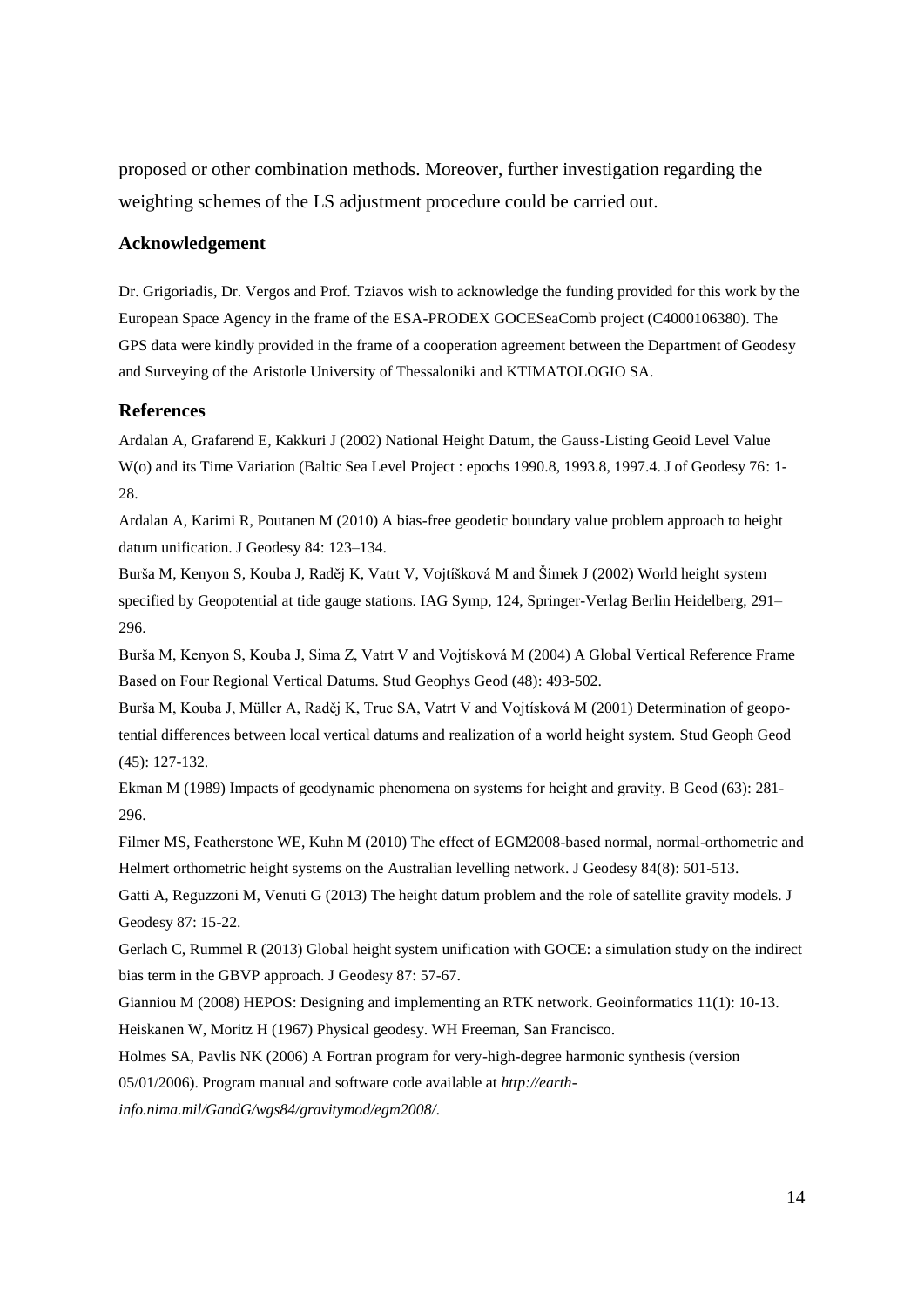Ihde J, Augath W, Sacher M (2002) The vertical reference system for Europe. IAG Symp, 124, Springer-Verlag Berlin Heidelberg, 345–350.

Jekeli C (2000) Heights, the Geopotential and Vertical Datums. Department of Civil, Environmental Engineering and Geodetic Science, The Ohio State University, OSU Report No. 459, Columbus, Ohio

Kotsakis C, Katsambalos K, Ampatzidis D (2012) Estimation of the zero-height geopotential level  $W_0^{\text{LVD}}$  in a local vertical datum from inversion of co-located GPS, leveling and geoid heights: a case study in the Hellenic islands. J Geodesy 86(6): 423-439.

Pavlis NK, Holmes SA, Kenyon SC, Factor JK (2012) The development and evaluation of the Earth Gravitational Model 2008 (EGM2008). J Geophys Res 117(B4), B04406.

Petit G, Luzum B (eds) (2010) IERS Conventions 2010. International Earth Rotation and Reference Systems Service, IERS Technical Note No. 36, Verlag des Bundesamtes für Kartographie und Geodäsie, Frankfurt am Main.

Rapp RH (1997) Use of potential coefficient models for geoid undulation determinations using a spherical harmonic representation of the height anomaly/geoid undulation difference. J Geod, 71: 282-289.

Sánchez L (2007). Definition and Realization of the SIRGAS Vertical Reference System within a Globally Unified Height System. IAG Symp, 130, Springer-Verlag Berlin Heidelberg, 638-645.

Smith DA (1998) There is no such thing as 'the' EGM96 geoid: subtle points on the use of a global geopotential model. International Geoid Service Bullettin, 8: 17-27.

Takos I (1989) New adjustment of the national geodetic networks in Greece (in Greek). Bulletin of the Hellenic Military Geographic Service, 49(136): 19-93.

Tziavos IN, Vergos GS, Grigoriadis VN, Andritsanos VD (2012) Adjustment of collocated GPS, geoid and orthometric height observations in Greece. Geoid or orthometric height improvement? IAG Symp, 136, Springer-Verlag Berlin Heidelberg, 481-488.

Vatrt V, Sima Z, Vojtiskova M (2009) Vertical shifts of LVDs by EGM08 and Wo - preliminary result. Presented at the annual EUREF 2009 Symposium, Florence, May 27-30, 2009.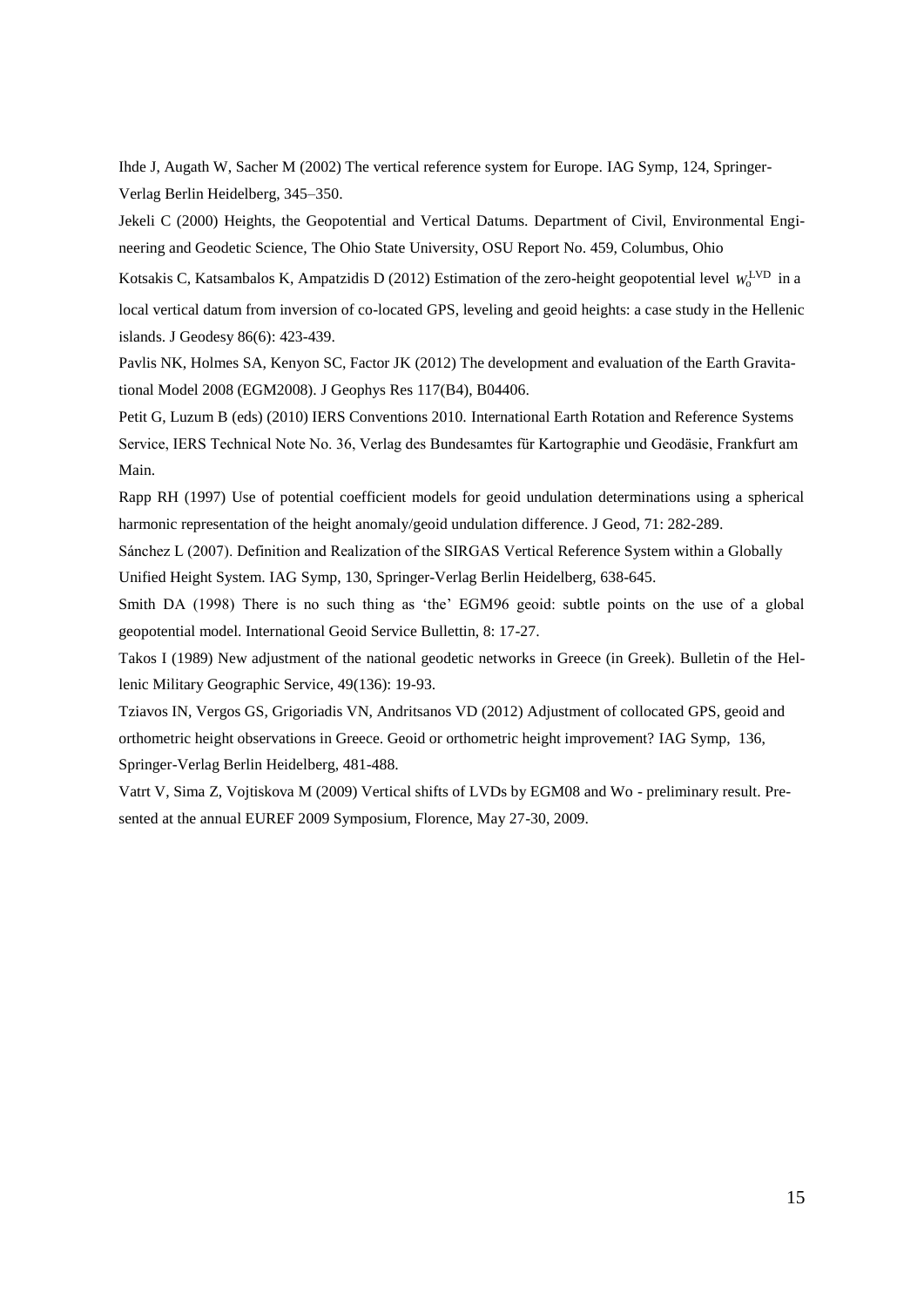

**Fig. 1** Zero-height geopotential value determination from a network of stations.



**Fig. 2** Spatial distribution of the 1629 GPS/leveling control stations in continental Greece.